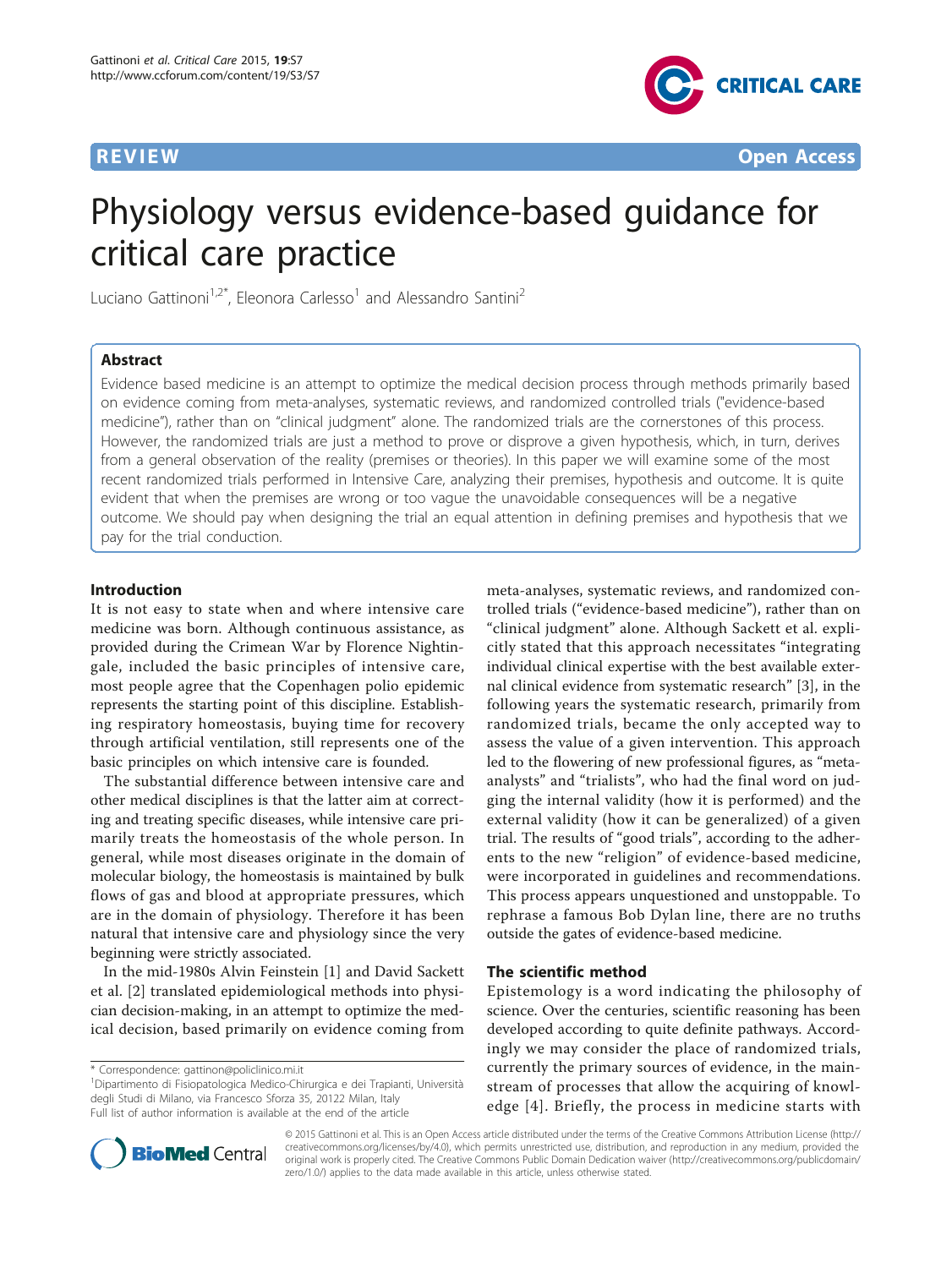empiric observations from which a theory or premise is developed. As an example, observing that an imbalance between oxygen supply and oxygen demand may lead to organ dysfunction, which in turn may be associated with increased mortality, led to a general theory that tissue hypoxia is harmful. Physiological reasoning showed that central venous oxygenation  $(SvO<sub>2</sub>)$  is an indicator of the balance between oxygen supply and demand. In intensive care, therefore, an accepted theory/premise is that oxygen imbalance is harmful and that  $SvO<sub>2</sub>$  may measure it. The theories therefore follow an inductive process: from particular observations it is possible to derive a general statement. Until the 17th century the validity of the theories had to be found inside the mind, as for Aristotle or Descartes, or founded on God, as in Saint Thomas in the Middle Age. From the general law, through a logic process, a deduction was made. This way of reasoning is the structure of the syllogism: "All men are mortals. Socrates is a man. Therefore, Socrates is mortal". What dramatically changed in the 17th century was the approach to validate the theories from which hypotheses were generated. The theory was valid only if verified through an experiment and described in mathematical language, as for Galileo and Newton. In the 20th century Popper reasoned that it is impossible to prove that a given theory is valid; it is only possible to prove that it is incorrect. This is the basis of the trial and error approach (disprove a theory and generate a new one). Note, however, that the deductive process, through which from a general law a particular hypothesis is derived, has been unquestioned throughout the centuries. A summary of the steps required to improve our scientific knowledge is presented in Figure 1.

# Premises disproved by trials: the supranormal hemodynamics example

Randomized trials are one of the possible experiments which can be used to prove or disprove a given hypothesis



that, in turn, originates from a given theory. If tissue hypoxia is harmful and  $SvO<sub>2</sub>$  is one of the forms of its measurement (inductive reasoning), a possible hypothesis is that its correction while monitoring/targeting  $\text{SvO}_2$  may decrease the organ dysfunction and improve survival (deductive reasoning). It is worth noting that "the truth", which the trial aims to disclose, is implicit in the premises/theories and that a "negative" trial just indicates that the premises are incorrect or incomplete.

The tissue hypoxia theory generated a series of trials, starting with Shoemaker et al. [[5\]](#page-3-0) who proposed supranormal values of the cardiac index to improve survival. The implicit theory/premise was that critically ill patients have a supranormal need for oxygen, implying that a normal supply of oxygen would not be sufficient for their needs. Firm physiological support was lacking, however, as the Shoemaker theory derived simply from the observation that patients who survived after major surgery had higher cardiac indexes than the patients who died. This theory was then translated, without solid physiological plausibility, to the entire population of intensive care patients. Two randomized trials failed to show differences between the patients treated with supranormal values and normal values [[6](#page-3-0),[7\]](#page-4-0) and this was the end of targeting supranormal hemodynamic variables in general intensive care. These two studies showed that the premises were incomplete/wrong; that is, there is no necessity for a greater global oxygen supply in critically ill patients.

In one of these studies [[7](#page-4-0)], however, another arm, apart from the supranormal arm, was added. In this group of patients the treatment was directed to reach/ maintain  $\text{SvO}_2$  at values >70%. Results showed that this group was indistinguishable from a group in which normal values of the cardiac index  $(>2.5 \frac{1}{\text{minute}})^2$  were the aim of treatment, indicating that targeting the hemodynamic treatment to normal  $\text{SvO}_2$  or to normal cardiac index are equivalent strategies. Of note, however, the  $SvO<sub>2</sub>$  values recorded in all patients entering into the study were close to the target of 70%, indicating that oxygen imbalance, on average, was absent in the general ICU population studied.

# Wrong premises versus wrong conclusions: the early goal-directed therapy trials example

Ten years later, in a subgroup of critically ill patients with severe sepsis and septic shock, Rivers et al. [\[8](#page-4-0)] presented a study of early goal-directed therapy (EGDT). The premises/theories behind the study were that: oxygen imbalance is common in patients with severe sepsis and septic shock; hypoxemia leads to multiorgan dysfunction and mortality; and  $\text{SvO}_2$  is the indicator of the oxygen supply/demand balance. The hypothesis deduced from these premises and tested by Rivers et al. was that an early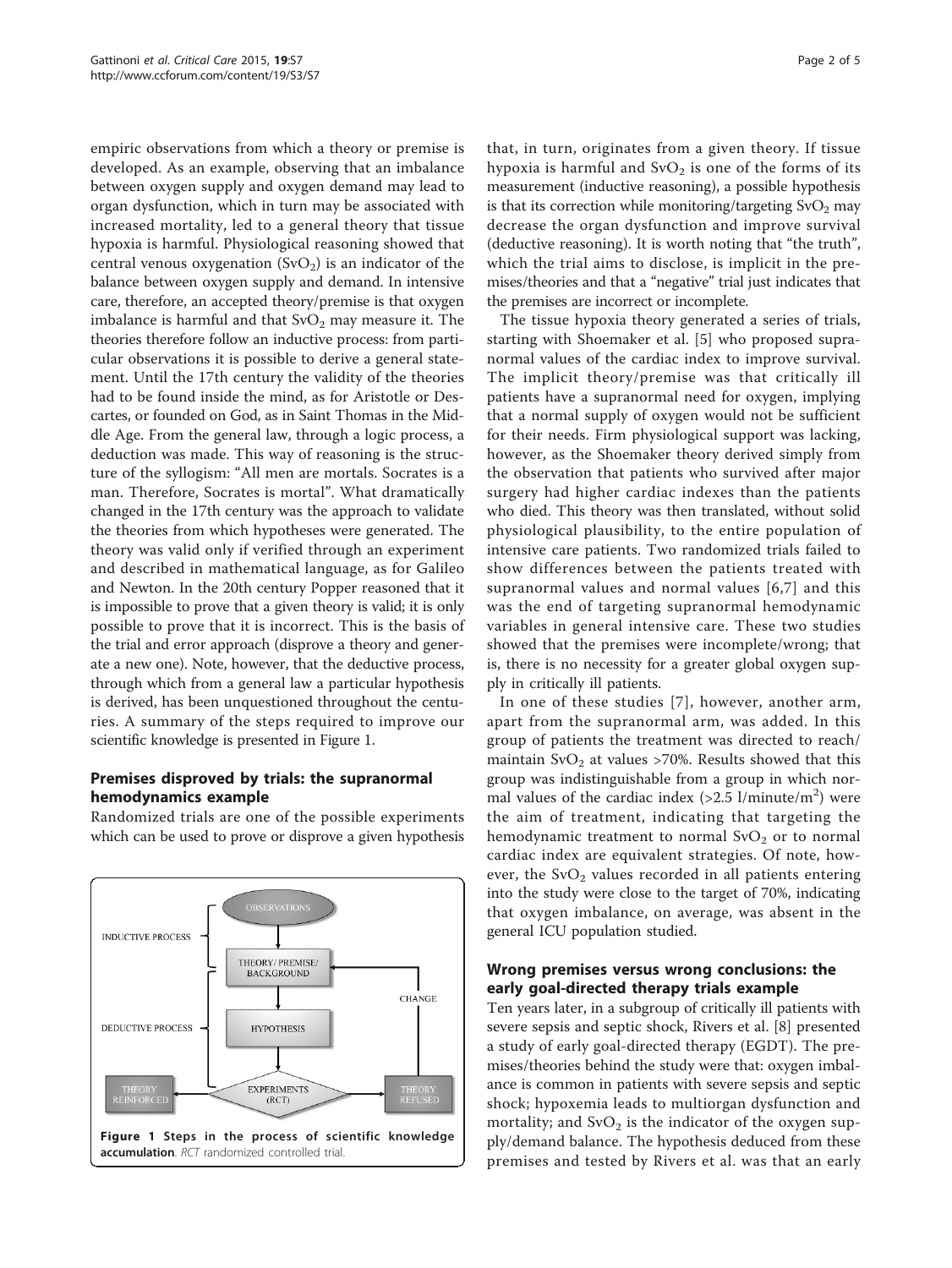intervention, aimed at correcting the oxygen supply/ demand imbalance, could improve survival by limiting organ dysfunction. Actually, the Rivers et al. study showed an impressive improvement in survival in the EGDT group. Note that a baseline  $\text{SvO}_2$  of around 50% in the patients enrolled clearly indicated the presence of an oxygen imbalance.

To improve the evidence and to dissipate some concerns about the Rivers et al. study, three other large trials were organized in the following years: the Protocolised Management in Sepsis [ProMISe] trial [[9\]](#page-4-0), the Australasian Resuscitation in Sepsis Evaluation [ARISE] trial [[10](#page-4-0)] and the Protocolized Care for Early Septic Shock [Pro-CESS] trial [[11\]](#page-4-0). Despite some differences in trial design, the core of these experiments was the same: to test whether EGDT, as designed by Rivers et al., is of real benefit in patients with severe sepsis or septic shock. All trials tested the same premises/theories that Rivers et al. tested but, in contrast to their results, no outcome benefits were found in the treated groups. The conclusions were that EGDT in sepsis and septic shock does not work. What these trials actually proved was simply that one or more of the theories/premises on which the trials were based was false. In observing the population enrolled in these trials, it is quite obvious that the first premise ("oxygen imbalance is common in patients with severe sepsis and septic shock") was false. Actually the average SvO<sub>2</sub> at baseline was  $\geq$ 70% in all the three trials, compared with 50% in the Rivers et al. study. Therefore, in our opinion, these trials simply showed that the oxygen imbalance may not be common in the sepsis/septic shock population as currently defined. Not surprisingly, any intervention to correct a nonexistent "oxygen imbalance" is futile. Consequently, to say that  $\text{SvO}_2$  measurement is useless, as possibly suggested by these trials' results, is nonsense. Physiology continues to tell us that  $SvO<sub>2</sub>$  is an indicator of the oxygen supply/demand balance and that, when tissue hypoxia is really present - as in the Rivers et al. study [[8](#page-4-0)] and not in the aforementioned recent trials [[9-11\]](#page-4-0) - the correcting intervention makes sense.

This is one example of how randomized trials may be misleading. There are many published trials in which the premises are so vague or biologically implausible that the so-called negative results are an unavoidable consequence.

# Strong premises and integration of physiology and evidence: the low tidal volume in acute respiratory distress syndrome example

Let us now examine what is probably the most important randomized clinical trial in intensive care: the lower versus higher tidal volume treatment in acute respiratory distress syndrome (ARDS) [[12](#page-4-0)]. The premises of

the trial were that nonphysiological stresses and strains applied by mechanical ventilation may produce further injury to the lung, which leads to an increase in mortality. Following experts in the field, lower tidal volume was set at 6 ml/kg ideal body weight (IBW) and higher tidal volume at 12 ml/kg IBW. Note that the IBW was kept as a surrogate of the normal lung dimensions expected in each individual. The results were straightforward: 6 ml/kg IBW ventilation provided clear-cut outcome advantages. From a different point of view, 12 ml/kg IBW provided clear-cut disadvantages. It must be noted, however, that previous studies comparing different values of tidal volumes such as  $\approx$ 7 ml/kg vs. ≅10 ml/kg [\[13](#page-4-0)-[15](#page-4-0)] did not find any difference. In addition, in some patients in which 6 ml/kg tidal volume induces hypoventilation, there is high possibility of reabsorption atelectasis, further hypoxemia, and right ventricular dysfunction. Therefore while the "evidence" tells us that 12 ml/kg is more dangerous than 6 ml/kg, only the physiology may tell us whether 6 ml/kg is adequate or "too high" [[16\]](#page-4-0), in which case extracorporeal respiratory support is indicated, or "too low" [[17](#page-4-0)], in which case higher tidal volume may be required. Only the physiology-oriented approach may tell us to monitor and treat a patient according to his/her actual needs. In a sense, this is what was suggested by Sackett et al.: integrating clinical judgment (physiological based) with evidence (higher strain is in generally worse than lower strain).

# Strong physiological rationale without evidence: the positive end-expiratory pressure in ARDS example

The best example of how physiology overcomes the "evidence" is the setting of positive end-expiratory pressure (PEEP). PEEP at an undefined pressure level being of benefit in ARDS derives from a series of experimental and clinical studies. In normal lungs, as sustained by Webb and Tierney [\[18](#page-4-0)] in their famous experiment, the use of PEEP may prevent or sharply decrease the lung edema induced by "lethal tidal volume". These observations were confirmed by a long series of experiments which showed the "protective effect" of PEEP, particularly (or exclusively) if associated with a coincident lowering of tidal volume [[19,20\]](#page-4-0). The clinical use of PEEP dates back to 1938, when Barach et al. [[21\]](#page-4-0) published the effects of PEEP on normal man and in patients with pulmonary edema. After Gregory et al.'s [\[22](#page-4-0)] observation in infants and the description of ARDS by Ashbaugh et al. [[23](#page-4-0)], the use of PEEP in adults became widespread. Since then, PEEP has always been used in ARDS, aiming to improve oxygenation in the early years and to reduce lung injury by increasing lung homogeneity and avoiding intratidal collapse in the last decades [\[24\]](#page-4-0). Although the use of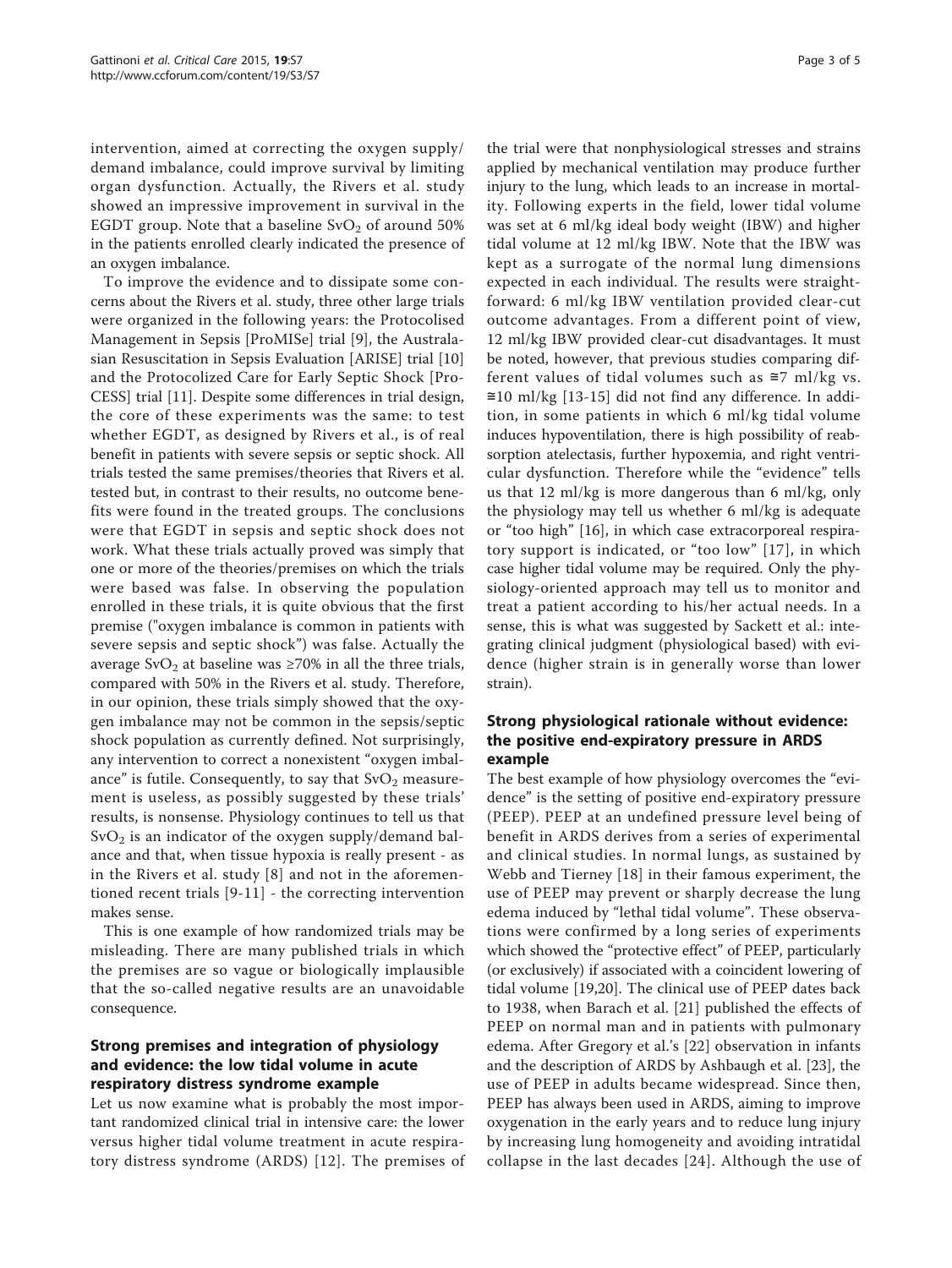<span id="page-3-0"></span>PEEP is unquestioned, its correct setting lays still in the darkness. If PEEP worked in ARDS as in experimental animals, there is no doubt that clinical results would be excellent. Unfortunately, when randomized controlled trials were performed, no clear-cut difference between higher and lower PEEP was observed. In fact, three studies in which PEEP was selected according to different methods, but ended up with a higher PEEP around 13-15  $cmH<sub>2</sub>O$  and a lower PEEP around 7-9  $cmH<sub>2</sub>O$ , showed similar mortality in the two arms [[25-27](#page-4-0)]. These studies enrolled ARDS patients whose severity spanned from mild to severe according to the Berlin classification [\[28\]](#page-4-0).

Let us now examine the premises and theories for which higher or lower PEEP should lead to differences in mortality: in ARDS, mechanical ventilation may be injurious as potentially producing intratidal collapse and decollapse, which is harmful to the lung structure; intratidal collapse and decollapse is usual in most ARDS patients; lower PEEP, although providing viable oxygenation, does not prevent injurious intratidal collapse and decollapse; and higher PEEP, although overdistending some lung regions and interfering more with hemodynamics, prevents injurious intratidal collapse and decollapse.

The hypothesis generated from these premises, which derive from physiological observations, is that in most ARDS patients the potential damages of higher PEEP are lower than the potential damages of intratidal collapse and decollapse, leading to less ventilator-induced lung injury and better outcome.

All trials comparing higher versus lower PEEP were "negative", indicating that the premises were incomplete or wrong. Physiology and commonsense tell us that for PEEP to work some recruitable collapse must be present. It must be noted that mild ARDS and a consistent fraction of moderate ARDS do not present collapsed regions which are recruitable within the range of conventional tidal volumes [[29](#page-4-0)]; that is, there are no prerequisites for PEEP to work.. Physiology tells us also that the more dependent the collapsed region, the higher the pressure required to keep that region open. Knowing this, it becomes evident that what the aforementioned randomized trials told us was simply that the second premise ("intratidal collapse and decollapse is usual in most of ARDS patients") is not satisfied. Therefore, to test whether the benefits of higher PEEP overcome its possible harms, compared with lower PEEP, patients in the trial should satisfy the second premise; that is, they must present collapsed/recruitable lung units, which are more frequent in severe ARDS. Actually some meta-analyses already suggest that the more severe the patient, the better the potential for a beneficial effect from higher PEEP [[30](#page-4-0)]. A recent prospective trial that targeted such patients corroborates this interpretation [\[31](#page-4-0)].

#### Conclusions

As currently practiced, evidence-based medicine relies on randomized controlled trials, from which reviews and meta-analyses primarily derive. It is evident that if the premises of the trials are incomplete, wrong, or too vague, the results of the trial will be negative. It is impressive to see the disproportion between the attention paid to the design of a trial compared with that spent analyzing the validity of the premises and the derived hypotheses. Negative results are often attributed to the heterogeneity of the population. This just derives from the lack of a clear definition of the problem that the trial is designed to solve. Severe sepsis/septic shock is by definition heterogeneous, but if we concentrated on the oxygen balance for patient selection then the heterogeneity problem would be in part overcome. ARDS is by definition heterogeneous, but if we concentrate on the amount of recruitability to enroll the patients in a PEEP trial then the heterogeneity would in part disappear. In conclusion, physiology helps to design premises and theories; without strong premises and theories, whatever the trial will prove is, in the best case, useless or, if misinterpreted, dangerous.

#### **Abbreviations**

ARDS, Acute respiratory distress syndrome; EGDT, Early goal-directed therapy; IBW, Ideal body weight; PEEP, Positive end-expiratory pressure; SvO<sub>2</sub>, Central venous oxygenation.

#### Competing interests

The authors declare that they have no competing interests. This article has been published as part of Critical Care Volume 19 Supplement 3, 2015: Future of Critical Care Medicine (FCCM) 2014. The full contents of the supplement are available online at [http://www.ccforum.](http://www.ccforum.com/supplements/19/S3) [com/supplements/19/S3](http://www.ccforum.com/supplements/19/S3). Publication of this supplement was supported by Fresenius Kabi.

#### Authors' details <sup>1</sup>

<sup>1</sup>Dipartimento di Fisiopatologica Medico-Chirurgica e dei Trapianti, Università degli Studi di Milano, via Francesco Sforza 35, 20122 Milan, Italy. 2 Dipartimento di Anestesia, Rianimazione ed Emergenza Urgenza, Fondazione IRCCS Ca' Granda - Ospedale Maggiore Policlinico di Milano, via Francesco Sforza 35, 20122 Milan, Italy.

#### Published: 18 December 2015

#### References

- 1. Feinstein AR: Clinical epidemiology: the architecture of clinical research. Philadelphia, PA. Saunders; 1985.
- 2. Sackett DL, Haynes RB, Tugwell P: Clinical epidemiology: a basic science for clinical medicine. Boston, MA. Little, Brown and Company; 1985.
- 3. Sackett DL, Rosenberg W, Grey J, Haynes RB, Richardson WS: Evidence based medicine: what it is and what it isn't. Br Med J 1996, 312:71.
- 4. Gattinoni L, Giomarelli P: Acquiring knowledge in intensive care: merits and pitfalls of randomized controlled trials. Intensive Care Med 2015, 41(8):1460-4.
- 5. Shoemaker WC, Appel PL, Kram HB, Waxman K, Lee TS: Prospective trial of supranormal values of survivors as therapeutic goals in high-risk surgical patients. Chest 1988, 94:1176-86.
- 6. Hayes MA, Timmins AC, Yau EH, Palazzo M, Hinds CJ, Watson D: Elevation of systemic oxygen delivery in the treatment of critically ill patients. N Engl J Med 1994, 330:1717-22.